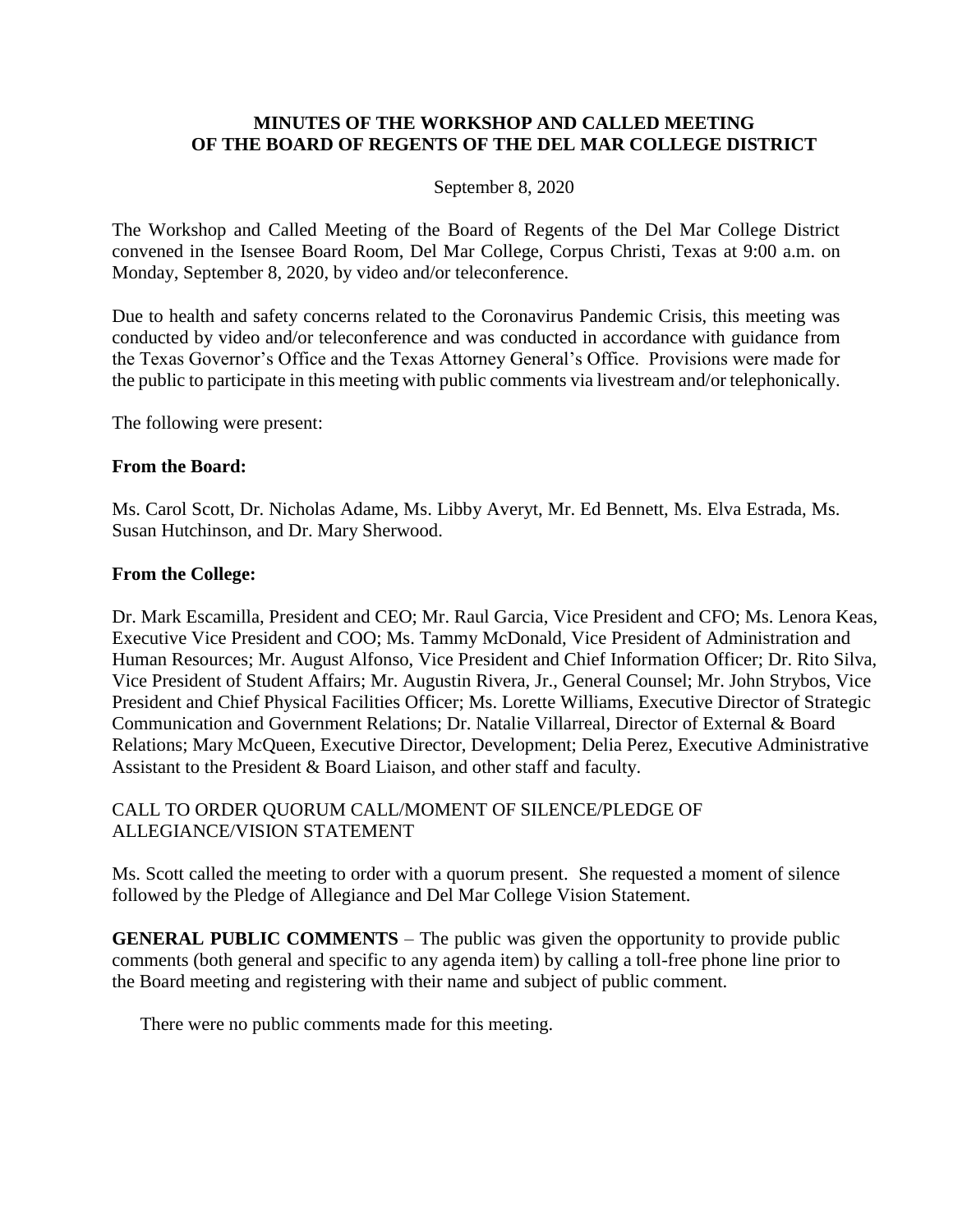# ITEMS FOR DISCUSSION AND POSSIBLE ACTION:

## **1. Discussion related to Strategic Plan Key Performance Indicators for Goal 1 and Goal 2………………………………………………………..Dr. Kristina Wilson** *(Goal 1: Completion and Goal 2: Recruitment and Persistence)*

Dr. Escamilla provided opening comments and introduced Dr. Wilson. Dr. Wilson began her presentation stating she would discuss Key Performance Indicators (KPIs) which were established as part of the development of the new strategic plan. Dr. Wilson will discuss the first two goals out of six goals of the strategic plan: Goal 1: Completion and Goal 2: Recruitment and Persistence.

Dr. Wilson began her presentation and stated that KPI data provides a snapshot of the Del Mar College's (DMC) position at a point in time which includes the threshold which is the expectation set to define acceptable levels of achievement, and the target which is the aspirational expectation for improvement.

For each KPI, the College compares itself to other large Texas College peers. The Texas Higher Education Coordinating Board groups Colleges based on their enrollments. Fall 2019 enrollment headcount average for large Texas College cohorts was 11, 056. The highest enrollment was Blinn College at 19,183, lowest enrollment was Navarro College at 8,036, and Del Mar College Fall 2019 headcount was 12,008.

Dr. Rito Silva provided remarks regarding Goal One which is the completion to create coherent and seamless pathways that guide students to achieve their educational goals.

Dr. Wilson continued with the presentation and reviewed the seven KPIs for Goal One:

KPI 1 Number of degrees and certificates - credit programs

-In 2019, the threshold of 2,000 students was not met however the 61 African American students did meet the threshold as well as for the 2020 target. The 1,224 Hispanic student's threshold was met and the 2020 target is 1,320. The 867 economically disadvantaged student's threshold of 900 was not met and the target for 2020 is 940. From 2015-2019, DMC saw a 31.2% increase in certificate and associate degrees awarded while other large Colleges saw a 14.9% increase.

Degrees and certificates awarded in continuing education programs saw an increase of 1,355 from 2017-2018 to 2,046 from 2019-2020 in the health care program and 396 to 557 in the safety programs. Continuing education programs include health care, safety and NCCER/Industrial Certifications. To date, 188 students completed the Rebuild Texas Program which supports the economic recovery of Texas communities devastated by Hurricane Harvey.

\_\_\_\_\_\_\_\_\_\_\_\_\_\_\_\_\_\_\_\_\_\_\_\_\_\_\_\_\_\_\_\_\_\_\_\_\_\_\_\_\_\_\_\_\_\_\_\_\_\_\_\_\_\_\_\_\_\_\_\_\_\_\_\_\_\_\_\_\_\_\_\_\_\_\_\_\_\_\_\_\_\_\_\_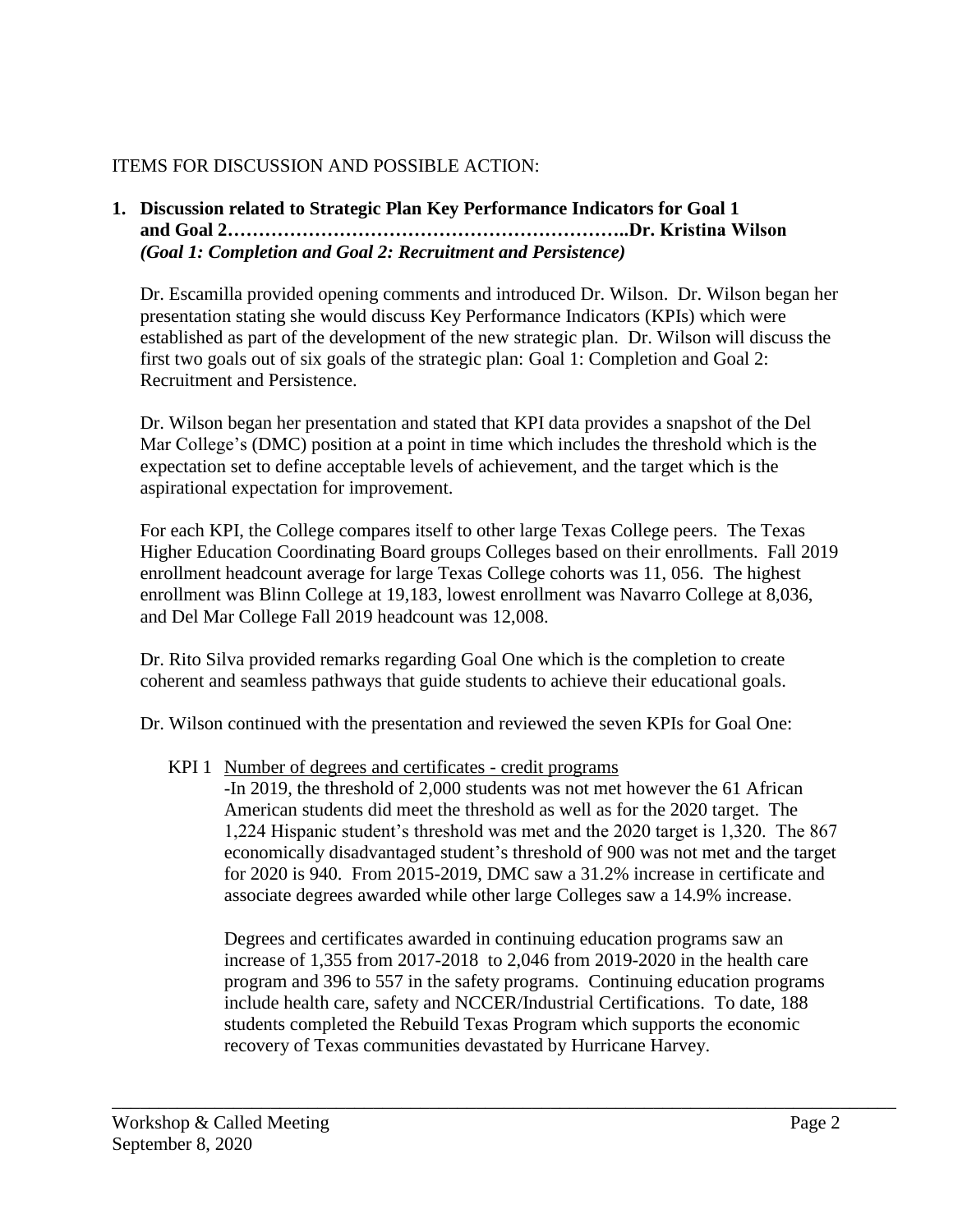## KPI 2 Graduation rates

-Threshold for 2019 3-year graduation rates was 15% and was met at 17.8%; threshold for 2019 4-year graduation rates was 20% and was met at 21.9%; and the threshold for 6-year graduation rates was 22% and was met at 29.6%. These graduation rates are for Full-Time and First-Time-In College (FTIC) students. The percentage point change over the last five years is comparable to our peers.

## KPI 3 Time and semester credit hours to completion

& 4 -Threshold for 2019 average time to degree of 5 years was met but did not meet the threshold for average semester credit hours of 93 to degree. The College's average time to degree in years is 4.9 years and the target for the year 2024 is 4.5 years. The College's average of semester credit hours to degree is 93 hours and the target for year 2024 is 83 hours.

# KPI 5 Part-time & full-time enrollment

-The Fall 2019 threshold of 27% was met at 27.3% for full-time enrollment status. The fall 2019 threshold of 73% was not met at 72.7% for part-time enrollment status. The target for full-time 2024 enrollment status is 35% and for part-time 2024 enrollment status is 65%. These number do not include dual credit students. For enrollment status that includes dual credit students, Del Mar College is much more similar to the state average than it is to our large college peers.

# KPI 6 Transfer to a four-year institution

-The threshold for the 2019 FTIC students to transfer to a four-year institution was 10% and was met at 12.4% and the target for 2024 is 17%. Non-transfer completers in 2019 included DMC at 15.4% and the large college cohort is 12%. The FTIC student transfer to four-year institution point change was -1.8 which does not look at the entire student body. For all students in credit programs transferring in the 2016-2017 year, 1,749 students transferred to a 4-year institution. There were 216 students that transferred to a community or technical college and there were 164 students that reenrolled to the College.

# KPI 7 Dual credit success

-The College is tracking High School Seniors enrolled that earn a college credit certificate or degree by high school graduation, matriculate to DMC within one year of completing high school, and earn a college credit certificate or degree within one year of completing high school. In 2019-2020, out of 1,325 students 135 (10.2%) students earned a college degree or certificate at DMC by H.S. Graduation. In 2018-2019, 465 (33.3%) students matriculated to DMC within one year of completing H.S., and in 2018-2019, 164 (11.8%) students earned a college degree or certificate at DMC within one year of completing H.S.

\_\_\_\_\_\_\_\_\_\_\_\_\_\_\_\_\_\_\_\_\_\_\_\_\_\_\_\_\_\_\_\_\_\_\_\_\_\_\_\_\_\_\_\_\_\_\_\_\_\_\_\_\_\_\_\_\_\_\_\_\_\_\_\_\_\_\_\_\_\_\_\_\_\_\_\_\_\_\_\_\_\_\_\_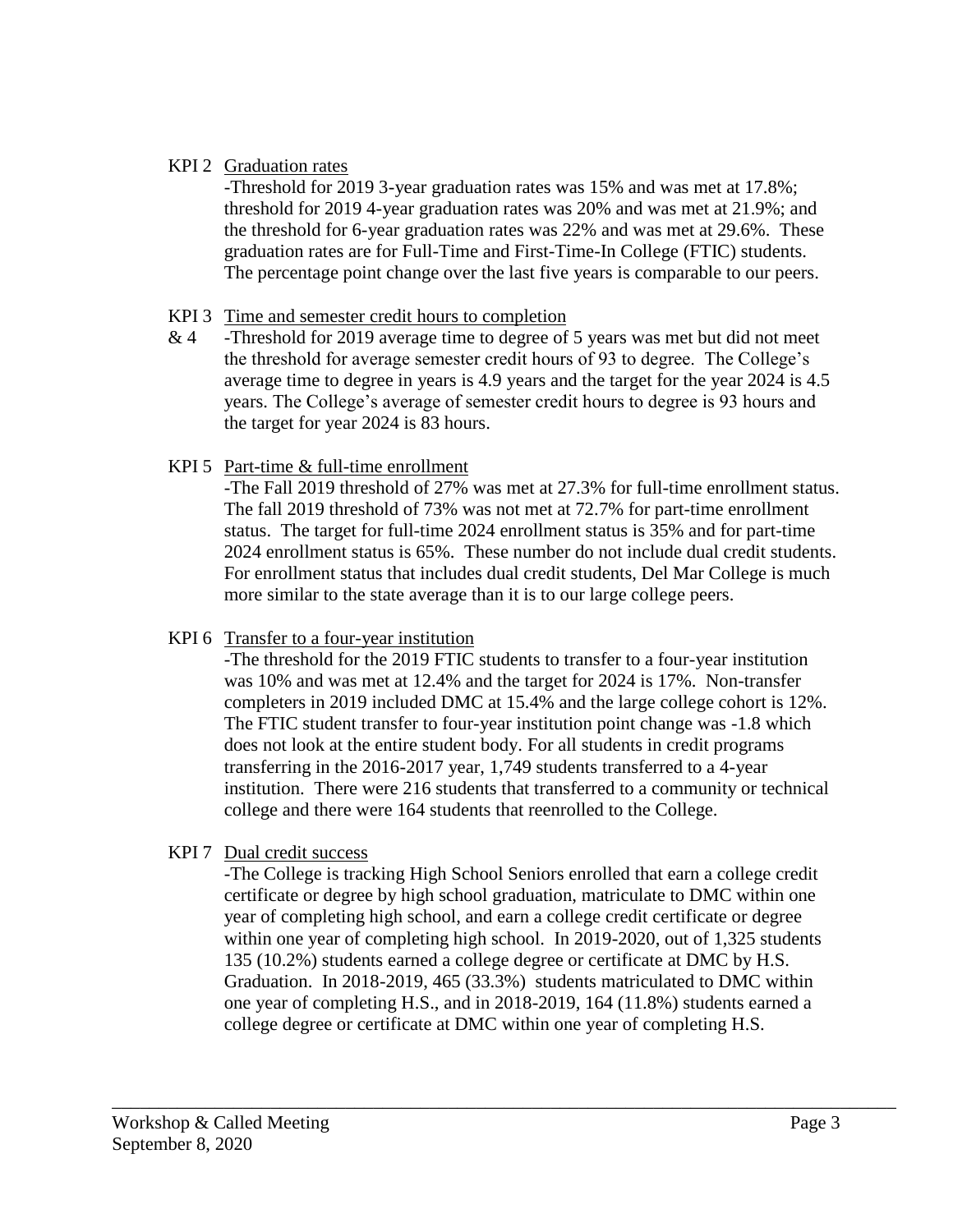Dr. Jonda Halcomb proceeded with her presentation regarding completion strategies with guided pathways. She stated that the College has developed a SACSCOC Quality Enhancement Plan called "GPS Goals  $+$  Planning  $=$  Success." The QEP can empower the College's staff advisors, faculty advisors and specialty embedded advisors to enhance current advising practices and provide a consistent student advising experience to support students in meeting their goals.

Dr. Silva discussed Project SENDA HSI Grant which is a faculty advising certification program. He further discussed the increase of new MAP advisor positions and advising holds. Dr. Silva also discussed ERP: Anthology/Campus Management which is a degree pathway tool which has a visual dashboard to keep track of progress to completion, provide course-taking suggestions, and upgrade degree audits.

Dr. Wilson discussed EMSI Career Coach Software which will be a career assessment linked to DMC College Catalog and Pathways and will provide current local labor market demand and wage information.

Dr. Halcomb provided information regarding transfers which included articulation agreements, transfer maps for advising and advising checklist that includes transfer planning.

A break was taken at 10:14 a.m.

The Board of Regents reconvened at 10:20 a.m.

Dr. Wilson went on to discuss Goal Two: Recruitment and Persistence. Recruit and attract students to Del Mar College and provide resources to support continuous enrollment until achievements of their education goals. Dr. Wilson reviewed the four KPIs for Goal Two:

# KPI 1 Student Enrollment

-Fall 2019 headcount credit students had a threshold of 11,000 and was exceeded at 12,008 which includes dual credit students. The Fall 2020 target number is 12, 500 which most likely will not be met because of the pandemic. The College increased enrollment by 10.7%, large Texas colleges increased 4.3%, and all Texas colleges increased 6.8%. Contact hours reflect the amount of time that a student spends in instructional activities as part of their enrolled coursework. Fall contact hours have increased by 7.8% since 2015. Spring contact hours have increased by 9.6% since 2016. Continuing Education programs, Corporate Services, and Texas Workforce Commission Funding and Grants have all met their thresholds and targets with the exception of Transportation Training which just missed meeting the threshold.

KPI 2 Students Receiving Pell

-In 2019, 4,525 students received Pell Grants and passed our threshold of 4,500 students. DMC's target for 2024 is for 5,246 students to receive Pell Grants which

\_\_\_\_\_\_\_\_\_\_\_\_\_\_\_\_\_\_\_\_\_\_\_\_\_\_\_\_\_\_\_\_\_\_\_\_\_\_\_\_\_\_\_\_\_\_\_\_\_\_\_\_\_\_\_\_\_\_\_\_\_\_\_\_\_\_\_\_\_\_\_\_\_\_\_\_\_\_\_\_\_\_\_\_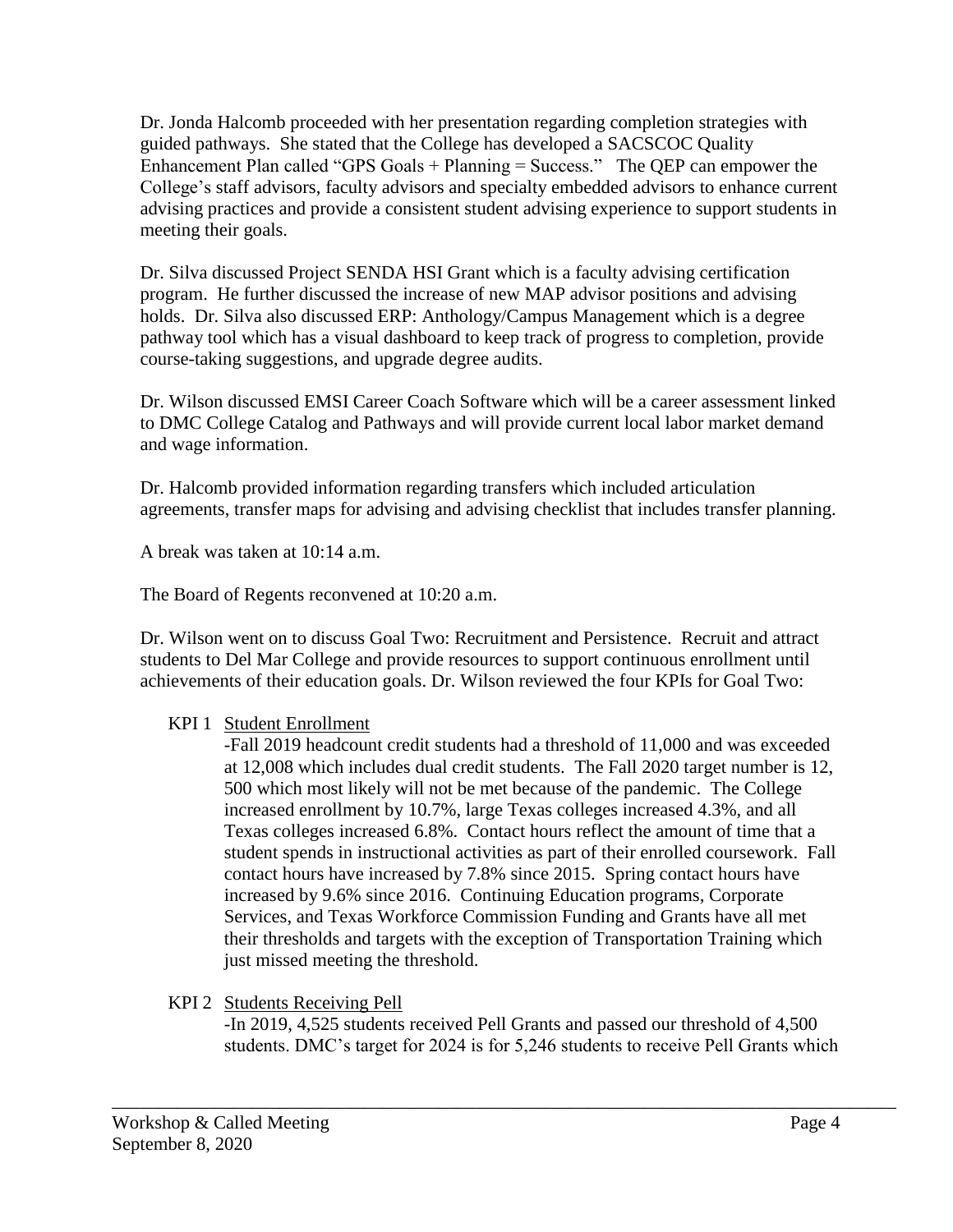is a 3% increase in recipients each year. In Fall of 2018, 30.9% of DMC students received Pell Grants comparable to 32.1% of large Texas Colleges peer group.

KPI 3 Fall-to-Fall Persistence Rates

-For full-time FTIC students, the College met its threshold of 60% for the 1-year persistence rate at 66.3% in 2019. The target for 2024 is 65%. The College was not able to meet its 2-year persistence but did reach 45.6%. The College has a target of 55% for the year 2024. Fall-to-Fall persistence of all students enrolled in credit programs for Fall 2017-2018 was 60.4% and all Texas colleges were 58.2%. These numbers include program graduates.

# KPI 4 Student Classification - Sophomores

-In Fall 2019, the student classification, including dual credit students, who have completed at least 30 semester credit hours if 18.30% and the target for 2024 is 25%. For student classification that do not include dual credit students and have completed less than 30 semester credit hours, 67% are classified as Freshman. Also, unclassified and other students make up about 10% of the College's headcount.

Dr. Silva discussed Goal 2: Recruitment and Persistence Strategies which includes ERP - Anthology/Campus Management Customer Relationship Management which will improve communication with students from prospect stage to enrollment. Civitas Learning: Nudge Campaigns and Student Outreach is used to reach out to students that were previously enrolled but not currently enrolled, apply for graduation early and to remind students of support services. The Financial Aid Outreach program, the College hired a Financial Aid Outreach individual dedicated to offering workshops at high schools and on our campus to promote and assist students to complete FAFSA. Currently, 1,135 students have benefited from CARES funding for the Fall 2020 semester.

Three recruitment and persistent strategies include a new marketing campaign - "Your Future. Your Way.", the conversion of Heldenfels Building to the Welcome Center for first time at DMC students which will assist in enrolling students, and TRIO federal grant funding for tutoring, counseling and remedial instruction will help first generation College students. Over the last thirteen months, Del Mar College has been awarded over \$4.1 million in federal grants in support of completion and persistence to reach goals and help students.

Dr. Halcomb discussed strategies which include new facilities and classroom technology (Workforce Development Center, the General Academic Music Building, Emerging Technology expansion), increase 8-week terms for Fall 2021, and Ad Astra - Strategic Course Scheduling.

QEP, Guided Pathways, and Project SENDA HSI Grant all three focus on advising and a thought-out strategy for student success and completion. The QEP will make advising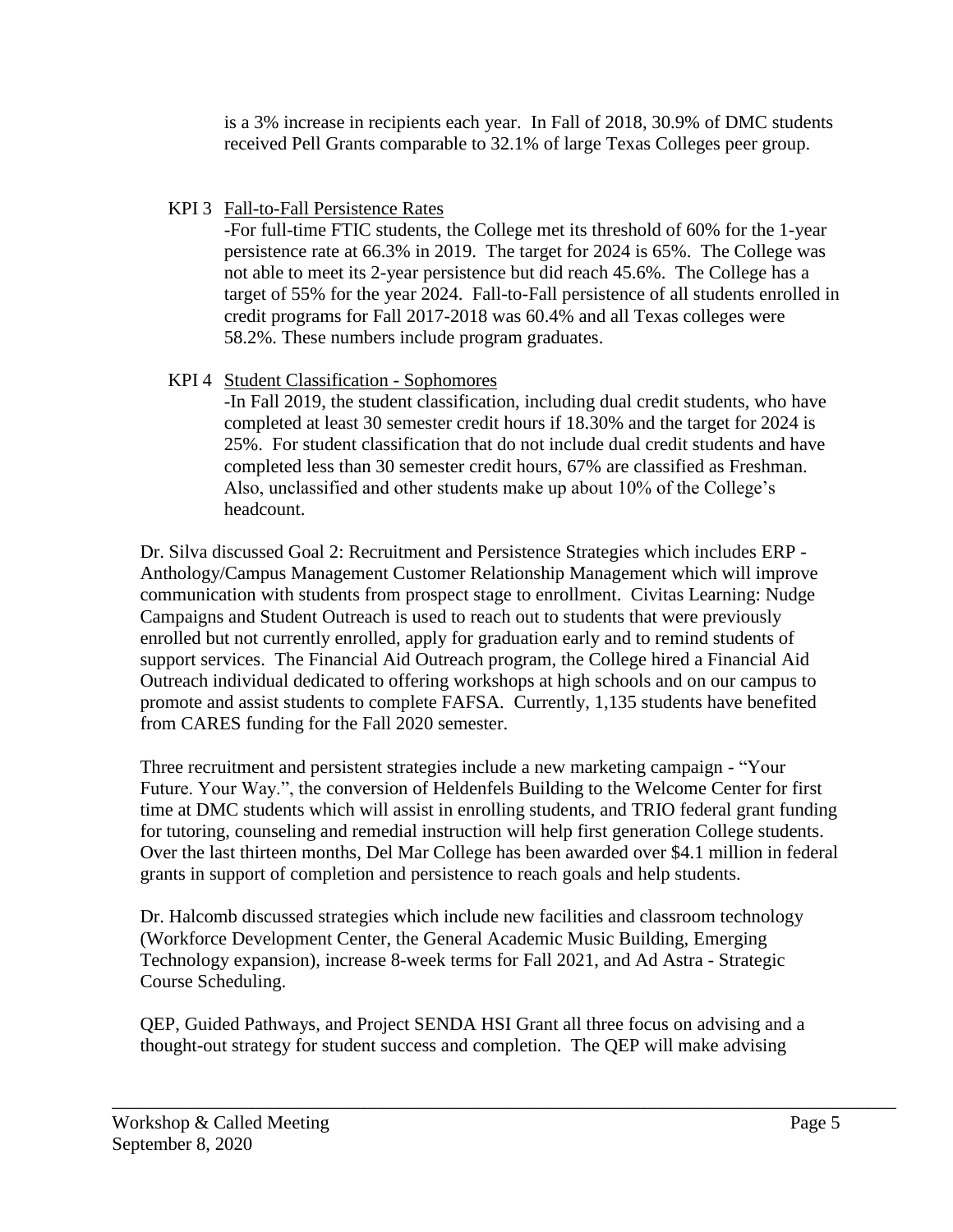consistent across the College and Guided Pathways will get students on the right path to completion.

Dr. Wilson concluded the presentation by discussing the College's Operation Plan which is a living document and allows the College to respond to changing circumstances and environments and will be updated to incorporate adjusted strategies and priorities due to Covid-19. The additional Goals will be discussed during Board of Regents meetings in the Spring and Summer of 2021.

Dr. Wilson, Dr. Halcomb, Dr. Silva and Dr. Escamilla responded to questions from the Board of Regents.

## **2. Discussion related to FY 2021 Policy Project………………….Ms. Tammy McDonald** *(Supports all 6 Goals of 2019-2024 Strategic Plan: Aspire. Engage. Achieve)*

Ms. McDonald presented information regarding the FY21 Policy Project. Ms. McDonald discussed the project timeline, next steps for reviewing policy, and foundation/guide for the October 2020 Workshop.

Ms. McDonald reviewed previous discussions and timeline regarding the Board Policy B3.16 which will remain a working document. From 9/1/2017 to 8/31/2020, Administration presented over 36 "B" policies for Board approval/adoption.

Ms. McDonald then discussed anticipated goals and outcomes for overall project and October Policy Workshop #2 will be facilitated by Weaver using the goals and outcomes from today's workshop and also continue review of draft policy B3.16. Also, a completion date will be determined by Weaver Project Completion and the Board of Regents. Weaver will perform an internal audit/advisory engagement based on:

-conducting information gathering analysis over DMC policies and research in preparation for the October workshop

-October workshop established priorities, goals and outcomes

-Weaver may need to perform additional activities based on outcomes of October workshop -Assist with creation of a formal schedule for policy review

Ms. McDonald continued discussion with Board Action Plan from May 2020 Board Retreat – Policy Related discussion as follows:

Use as a source to begin discussion (items can be added or deleted)

**→ Review Bylaws/Board Policies** 

□ Where to go with Ethical Concerns

-Need a contact person on where to go with concerns; overall and regular review of Ethics Policy; timeline review of Ethics Policy

 $\Box$  Crisis policies- review for any needed changes

-Understand authority of President at time of crisis; review the policy related to crisis operations; how to structure the policy - risk management section and how to manage during a crisis